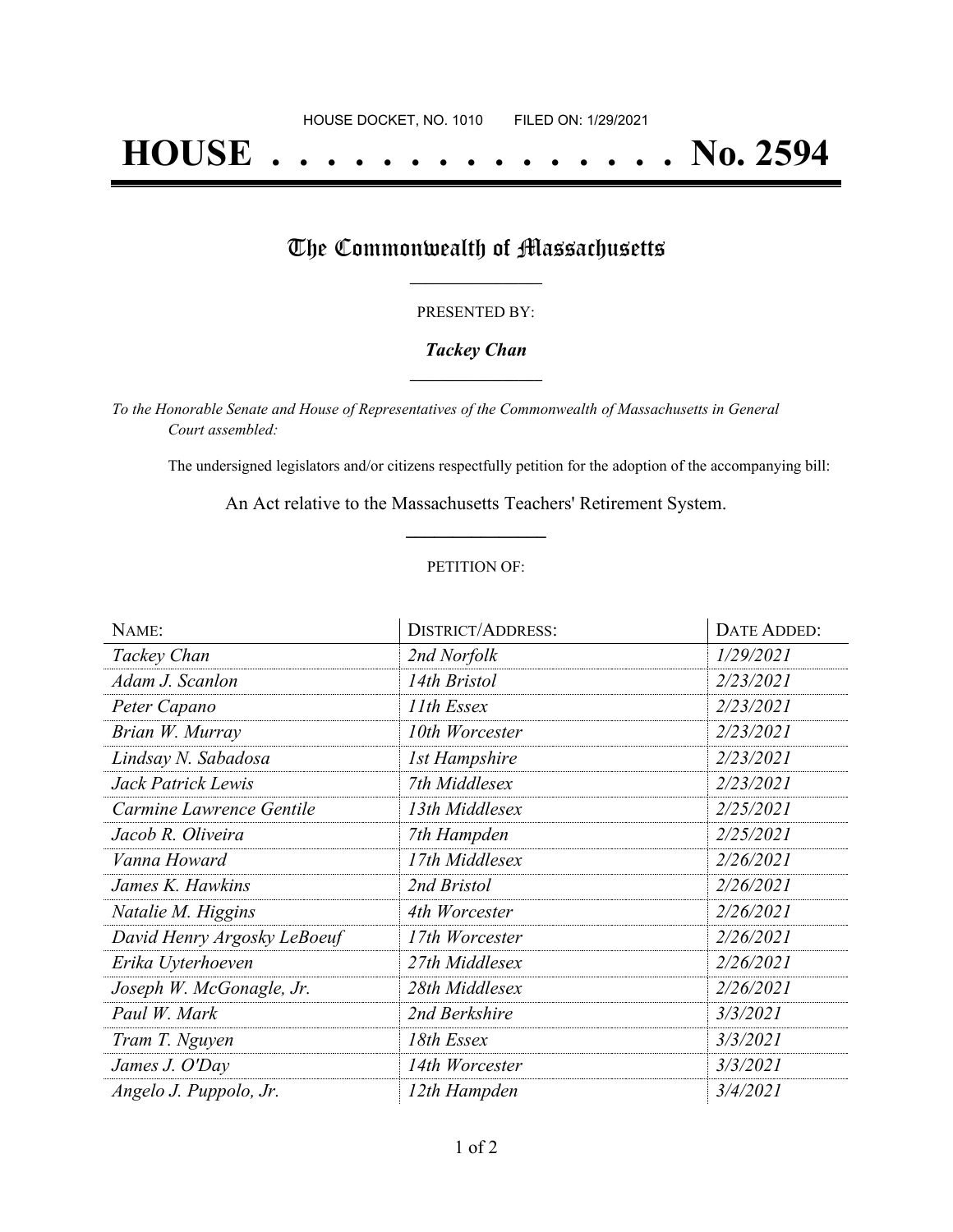| Danillo A. Sena       | 37th Middlesex                    | 3/9/2021  |
|-----------------------|-----------------------------------|-----------|
| Patrick M. O'Connor   | Plymouth and Norfolk              | 4/2/2021  |
| Walter F. Timilty     | Norfolk, Bristol and Plymouth     | 4/2/2021  |
| Maria Duaime Robinson | 6th Middlesex                     | 4/2/2021  |
| Mary S. Keefe         | 15th Worcester                    | 4/5/2021  |
| Marc R. Pacheco       | <b>First Plymouth and Bristol</b> | 5/12/2021 |
| Diana DiZoglio        | <b>First Essex</b>                | 7/19/2021 |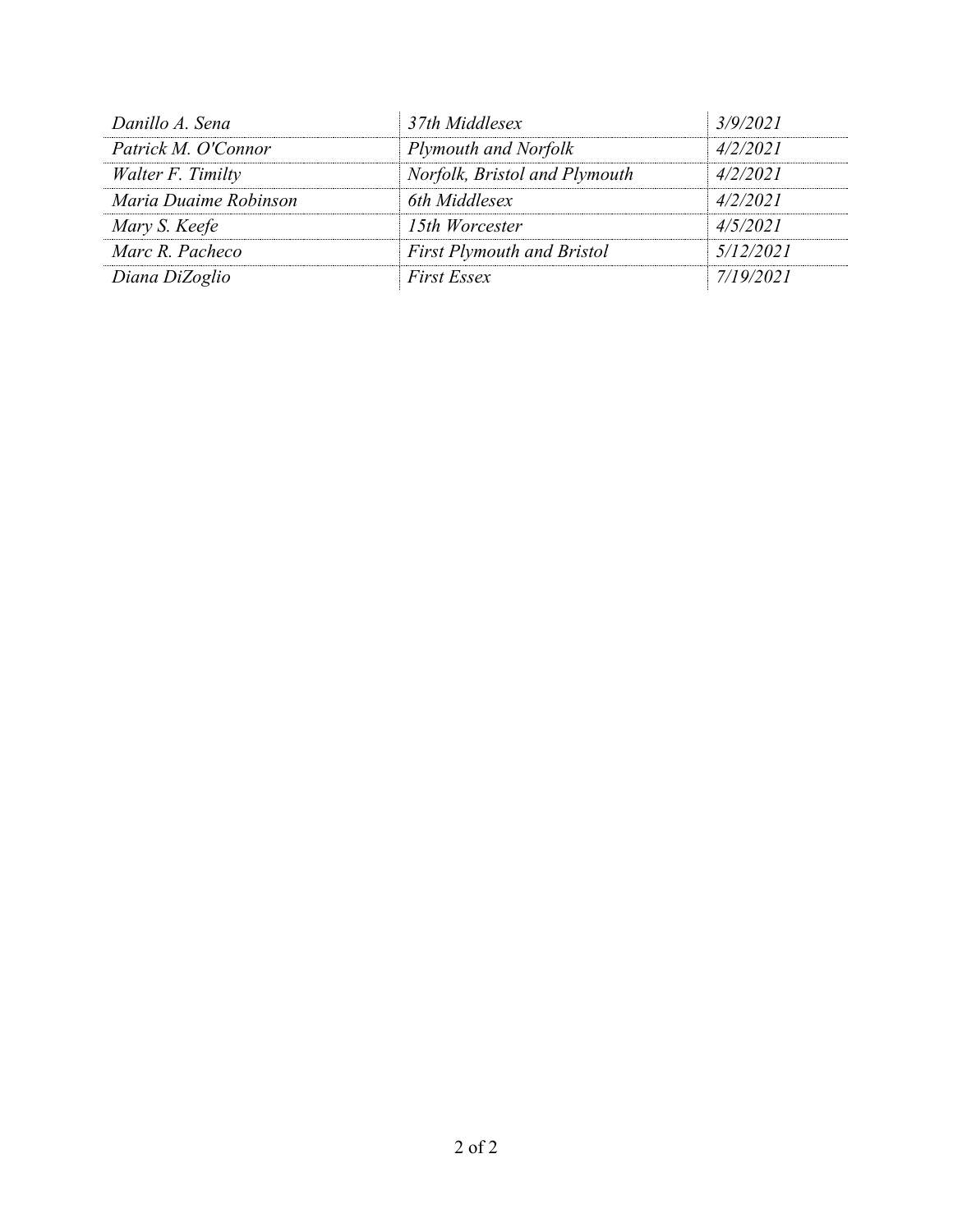By Mr. Chan of Quincy, a petition (accompanied by bill, House, No. 2594) of Tackey Chan and others relative to the Massachusetts Teachers' Retirement System. Public Service.

### The Commonwealth of Massachusetts

**In the One Hundred and Ninety-Second General Court (2021-2022) \_\_\_\_\_\_\_\_\_\_\_\_\_\_\_**

**\_\_\_\_\_\_\_\_\_\_\_\_\_\_\_**

An Act relative to the Massachusetts Teachers' Retirement System.

Be it enacted by the Senate and House of Representatives in General Court assembled, and by the authority *of the same, as follows:*

| 1              | SECTION 1. Paragraph (i) of subdivision (4) of section 5 of chapter 32 of the General               |
|----------------|-----------------------------------------------------------------------------------------------------|
| 2              | Laws, as appearing in the 2016 Official Edition, is hereby amended by striking out the fourth       |
| 3              | through eighth sentences, inclusive, and inserting in place thereof the following 2 sentences:-     |
| $\overline{4}$ | A member of a contributory retirement system who transfers as a teacher into either the             |
| 5              | teachers' retirement system or the Boston retirement system and begins contributing to the          |
| 6              | teachers' retirement system or the Boston retirement system shall be a mandatory participant in     |
| 7              | the alternative superannuation retirement benefit program. A member who participates in the         |
| 8              | alternative superannuation retirement benefit program shall contribute not less than 5 years of     |
| 9              | retirement contributions at the rate of 11 per cent of regular compensation pursuant to section 22. |
| 10             | SECTION 2. Said paragraph (i) of said subdivision (4) of said section 5 of said chapter             |
| 11             | 32 is hereby further amended by striking out the last sentence, as so appearing.                    |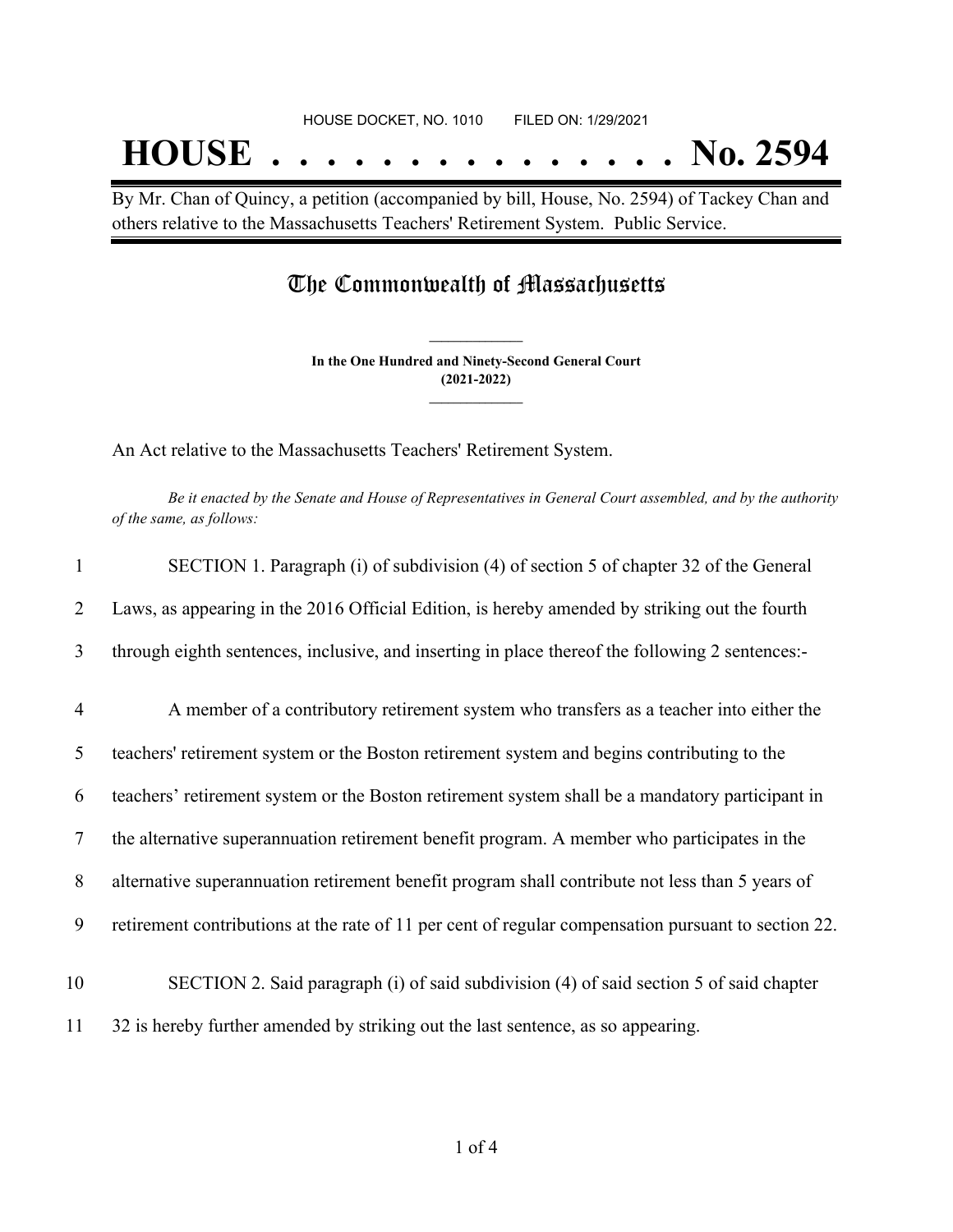SECTION 3. (a) Notwithstanding paragraph (i) of subdivision (4) of section 5 of chapter 32 of the General Laws, an active or inactive member of the teachers' retirement system or of the Boston retirement system who: (i) is a teacher; (ii) transferred from another contributory retirement system pursuant to paragraph (a) of subdivision (8) of section 3 of said chapter 32 to either the teachers' retirement system or the Boston retirement system; (iii) became eligible for membership in either the teachers' retirement system or the Boston retirement system on or after July 1, 2001 and not later than June 30, 2021, inclusive; (iv) began contributing to either the teachers' retirement system or the Boston retirement system on or after July 1, 2001 and not later than June 30, 2021; and (v) did not provide a written election to participate in the alternative superannuation retirement benefit program to such retirement system on or before December 31, 2021 shall have a new, 1 time opportunity to elect to participate in the alternative superannuation retirement benefit program.

 (b) A qualifying member shall make the election provided under subsection (a) on or after January 1, 2022 but not later than June 30, 2022; provided, however, that a member entitled to make an election under this section who applies for retirement prior to the foregoing election period shall be given a 1 time opportunity to participate in the alternative superannuation retirement benefit program prior to retirement; provided further, that if the teachers' retirement system or the Boston retirement system receives the transfer of the member's account on or after July 1, 2021, the member shall have 180 days from the date that the teachers' retirement system or the Boston retirement system receives the transfer of the member's account from the prior retirement system to elect out of the alternative superannuation retirement benefit program.

 (c) A member who participates in the alternative superannuation retirement benefit program under this section shall make contributions at the rate of 11 per cent pursuant to section

of 4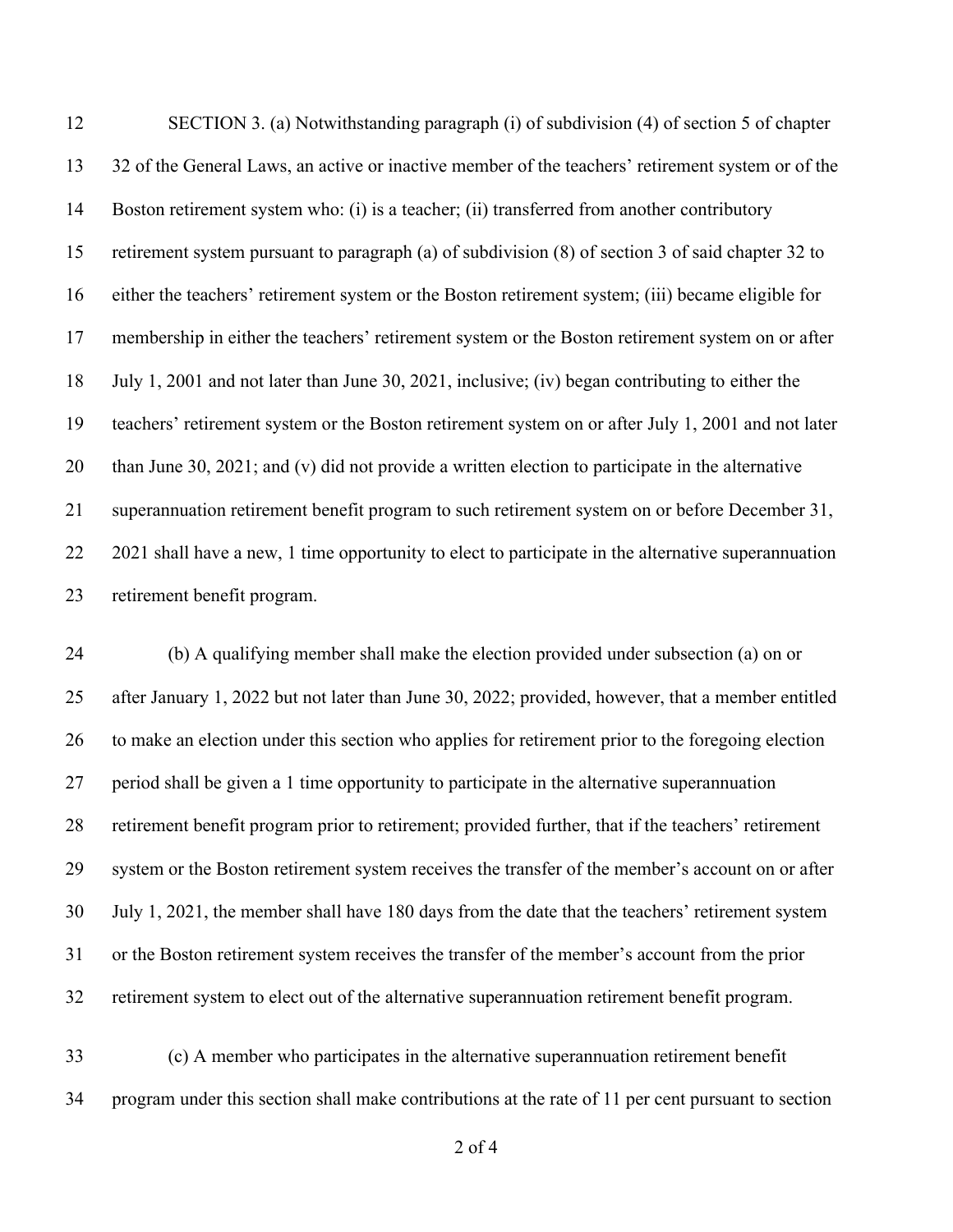22 of chapter 32 of the General Laws and may be required to provide make-up contributions at the rate of 11 per cent, upon such terms and conditions as the relevant retirement system may require, from the date that such member established membership in the teachers' retirement system or the Boston retirement system. (d) An election made pursuant to this section shall be irrevocable. If the member has the opportunity to elect to participate in the alternative superannuation retirement benefit program and does not elect to participate within the prescribed period, the member shall be considered to have affirmatively elected not to participate in the alternative superannuation retirement benefit program. If the member has the opportunity to elect not to participate in the alternative superannuation retirement benefit program and does not elect not to participate within the prescribed period, the member shall be deemed to have affirmatively elected to participate in the alternative superannuation retirement benefit program. A member who participates in the alternative superannuation retirement benefit program after having had the opportunity to elect to participate or not to participate in the alternative superannuation retirement benefit program and who pays additional contributions, but does not complete the creditable service or teaching service requirements of this subdivision, shall, upon termination from membership in or retirement from the system, be reimbursed for any additional contributions, plus regular interest, as determined by the teachers' retirement board or the Boston retirement board. SECTION 4. Notwithstanding any general or special law to the contrary, the fourth and fifth sentences of paragraph (i) of subdivision (4) of section 5 of the General Laws, as appearing in section 1, shall apply to a member of a contributory retirement system who transfers as a teacher into either the teachers' retirement system or the Boston retirement system and begins